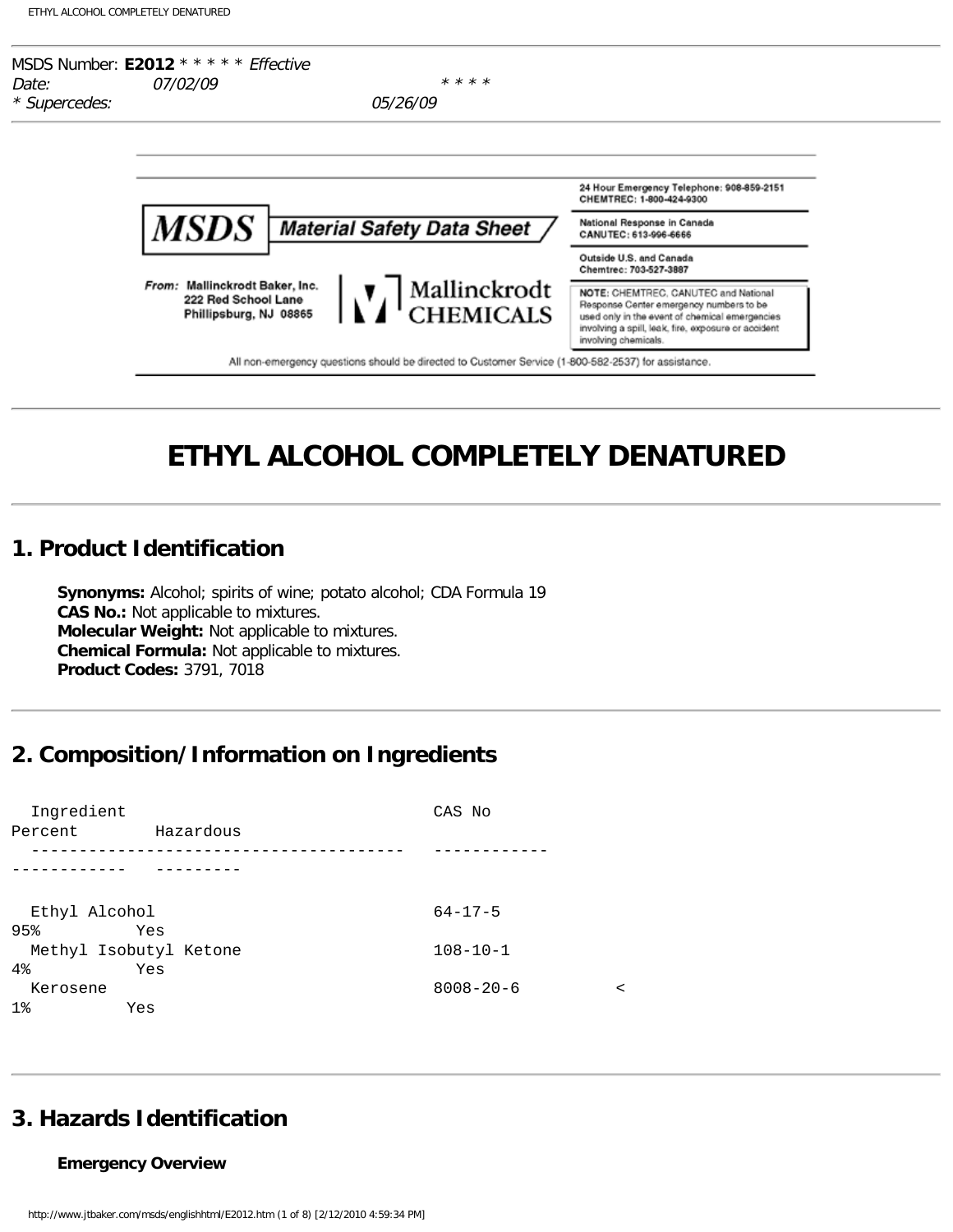#### --------------------------

## **WARNING! FLAMMABLE LIQUID AND VAPOR. HARMFUL IF SWALLOWED OR INHALED. CAUSES IRRITATION TO SKIN, EYES AND RESPIRATORY TRACT. AFFECTS THE CENTRAL NERVOUS SYSTEM, LIVER, KIDNEYS, BLOOD, AND REPRODUCTIVE SYSTEM.**

**SAF-T-DATA(tm)** Ratings (Provided here for your convenience)

-----------------------------------------------------------------------------------------------------------

Health Rating: 2 - Moderate (Life) Flammability Rating: 3 - Severe (Flammable) Reactivity Rating: 1 - Slight Contact Rating: 2 - Moderate Lab Protective Equip: GOGGLES & SHIELD; LAB COAT & APRON; VENT HOOD; PROPER GLOVES; CLASS B EXTINGUISHER Storage Color Code: Red (Flammable) -----------------------------------------------------------------------------------------------------------

### **Potential Health Effects**

### **Inhalation:**

Ethanol vapors can produce CNS depression, eye and upper respiratory tract irritation. Symptoms may include burning sensation, headache, dizziness, tremors, nausea and other symptoms similar to ingestion. **Ingestion:**

Dose-related central nervous system depression occurs, ranging from inebriation to anesthesia, narcosis, coma, respiratory failure, and death in significant exposures. Symptoms include headaches, tremors,

fatigue, hallucinations, distorted perceptions, and convulsions.

### **Skin Contact:**

Contact may result in skin dryness with mild irritation and redness.

### **Eye Contact:**

Ethanol vapors irritate the eyes. Splashes cause burning and stinging sensation with watering of the eyes and reflex closure of the lids.

## **Chronic Exposure:**

Chronic ethanol exposure may affect the central nervous system, liver, blood and reproductive system. Examples of chronic effects include physical dependence, malnutrition, neurological effects (e.g., amnesia, dementia, prolonged sleepiness). Chronic ingestion has been associated with cancers of the esophagus and liver. Repeated or prolonged skin contact may result in drying of the skin and dermatitis. Combined exposure to ethanol and certain other chemicals may result in increased toxic effects. Prolonged exposure may affect the kidneys.

### **Aggravation of Pre-existing Conditions:**

Persons with pre-existing skin disorders, eye problems, liver disease, central nervous system disorders, or impaired respiratory function may be more susceptible to the effects of the substance.

## **4. First Aid Measures**

### **Inhalation:**

Remove to fresh air. If not breathing, give artificial respiration. If breathing is difficult, give oxygen. Get medical attention.

### **Ingestion:**

Induce vomiting immediately as directed by medical personnel. Never give anything by mouth to an unconscious person. Get medical attention.

## **Skin Contact:**

Immediately flush skin with plenty of water for at least 15 minutes. Remove contaminated clothing and shoes. Get medical attention. Wash clothing before reuse. Thoroughly clean shoes before reuse.

## **Eye Contact:**

Immediately flush eyes with plenty of water for at least 15 minutes, lifting lower and upper eyelids occasionally. Get medical attention immediately.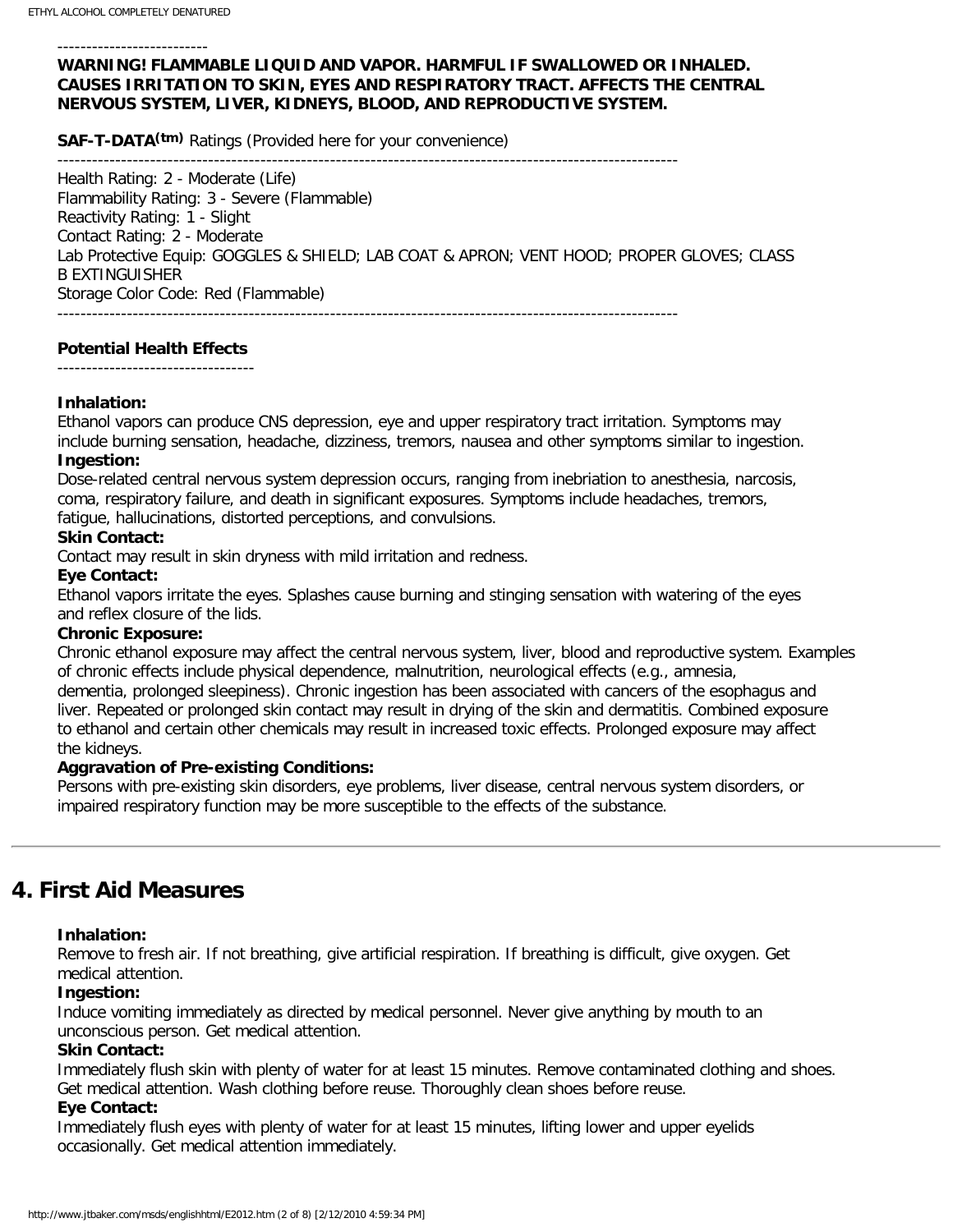## **5. Fire Fighting Measures**

## **Fire:**

Flash point: 13C (55F) CC Autoignition temperature: 363C (685F) Flammable limits in air % by volume: lel: 3.3; uel: 19.0 Listed values are for pure ethanol. Flammable Liquid and Vapor! **Explosion:**

Sealed containers may rupture when heated. Above the flash point, explosive vapor-air mixtures may be formed. Vapor may explode if ignited in an enclosed area. Vapors can flow along surfaces to distant ignition source and flash back.

### **Fire Extinguishing Media:**

Most appropriate extinguishers are carbon dioxide and alcohol-resistant foam. Use water in flooding quantities as fog. Water spray may be used to keep fire exposed containers cool. Do not allow water runoff to enter sewers or waterways.

## **Special Information:**

In the event of a fire, wear full protective clothing and NIOSH-approved self-contained breathing apparatus with full facepiece operated in the pressure demand or other positive pressure mode.

## **6. Accidental Release Measures**

Ventilate area of leak or spill. Remove all sources of ignition. Wear appropriate personal protective equipment as specified in Section 8. Isolate hazard area. Keep unnecessary and unprotected personnel from entering. Contain and recover liquid when possible. Use non-sparking tools and equipment. Collect liquid in an appropriate container or absorb with an inert material (e. g., vermiculite, dry sand, earth), and place in a chemical waste container. Do not use combustible materials, such as saw dust. Do not flush to sewer! If a leak or spill has not ignited, use water spray to disperse the vapors, to protect personnel attempting to stop leak, and to flush spills away from exposures. US Regulations (CERCLA) require reporting spills and releases to soil, water and air in excess of reportable quantities. The toll free number for the US Coast Guard National Response Center is (800) 424-8802.

## **7. Handling and Storage**

Protect against physical damage. Store in a cool, dry well-ventilated location, away from any area where the fire hazard may be acute. Outside or detached storage is preferred. Separate from incompatibles. Containers should be bonded and grounded for transfers to avoid static sparks. Storage and use areas should be No Smoking areas. Use non-sparking type tools and equipment, including explosion proof ventilation. Containers of this material may be hazardous when empty since they retain product residues (vapors, liquid); observe all warnings and precautions listed for the product. Do Not attempt to clean empty containers since residue is difficult to remove. Do not pressurize, cut, weld, braze, solder, drill, grind or expose such containers to heat, sparks, flame, static electricity or other sources of ignition: they may explode and cause injury or death.

## **8. Exposure Controls/Personal Protection**

**Airborne Exposure Limits:**

For Ethyl Alcohol:

- OSHA Permissible Exposure Limit (PEL):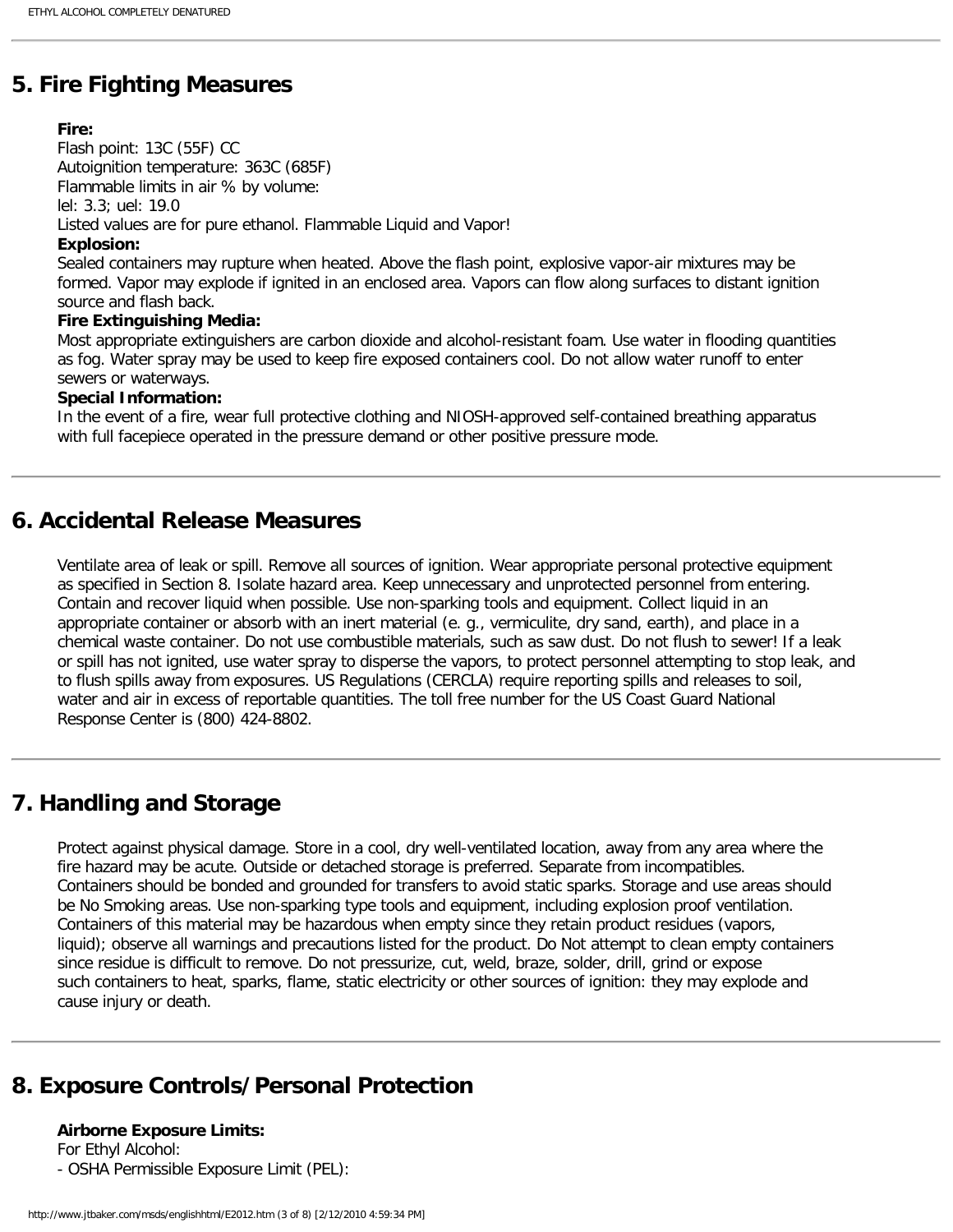1,000 ppm (TWA) - ACGIH Threshold Limit Value (TLV): 1,000 ppm (STEL), A3 - Confirmed animal carcinogen with unknown relevance to humans.

Methyl Isobutyl Ketone: -OSHA Permissible Exposure Limit (PEL): 50 ppm (TWA), 75 (STEL) -ACGIH Threshold Limit Value (TLV): 50 ppm (TWA), 75 ppm (STEL)

### **Ventilation System:**

A system of local and/or general exhaust is recommended to keep employee exposures below the Airborne Exposure Limits. Local exhaust ventilation is generally preferred because it can control the emissions of the contaminant at its source, preventing dispersion of it into the general work area. Please refer to the ACGIH document, Industrial Ventilation,

A Manual of

#### **Personal Respirators (NIOSH Approved):**

Recommended Practices (and the commended Practices of the commended Practices of the comment of the comment of the comment of the comment of the comment of the comment of the comment of the comment of the comment of the co

If the exposure limit is exceeded, wear a supplied air, full-facepiece respirator, airlined hood, or full-facepiece self-contained breathing apparatus.

#### **Skin Protection:**

Wear impervious protective clothing, including boots, gloves, lab coat, apron or coveralls, as appropriate, to prevent skin contact.

#### **Eye Protection:**

Use chemical safety goggles and/or a full face shield where splashing is possible. Maintain eye wash fountain and quick-drench facilities in work area.

## **9. Physical and Chemical Properties**

**Appearance:** Clear, colorless liquid. **Odor:** Mild odor. **Solubility:** Infinitely soluble. **Specific Gravity:** 0.80 **pH:** No information found. **% Volatiles by volume @ 21C (70F):** No information found. **Boiling Point:** 78C (172F) **Melting Point:** < -114C (< -173F) **Vapor Density (Air=1):** 1.6 @ 19C (66F) **Vapor Pressure (mm Hg):** 47 @ 25C (77F) **Evaporation Rate (BuAc=1):** ca. 3.3

## **10. Stability and Reactivity**

**Stability:**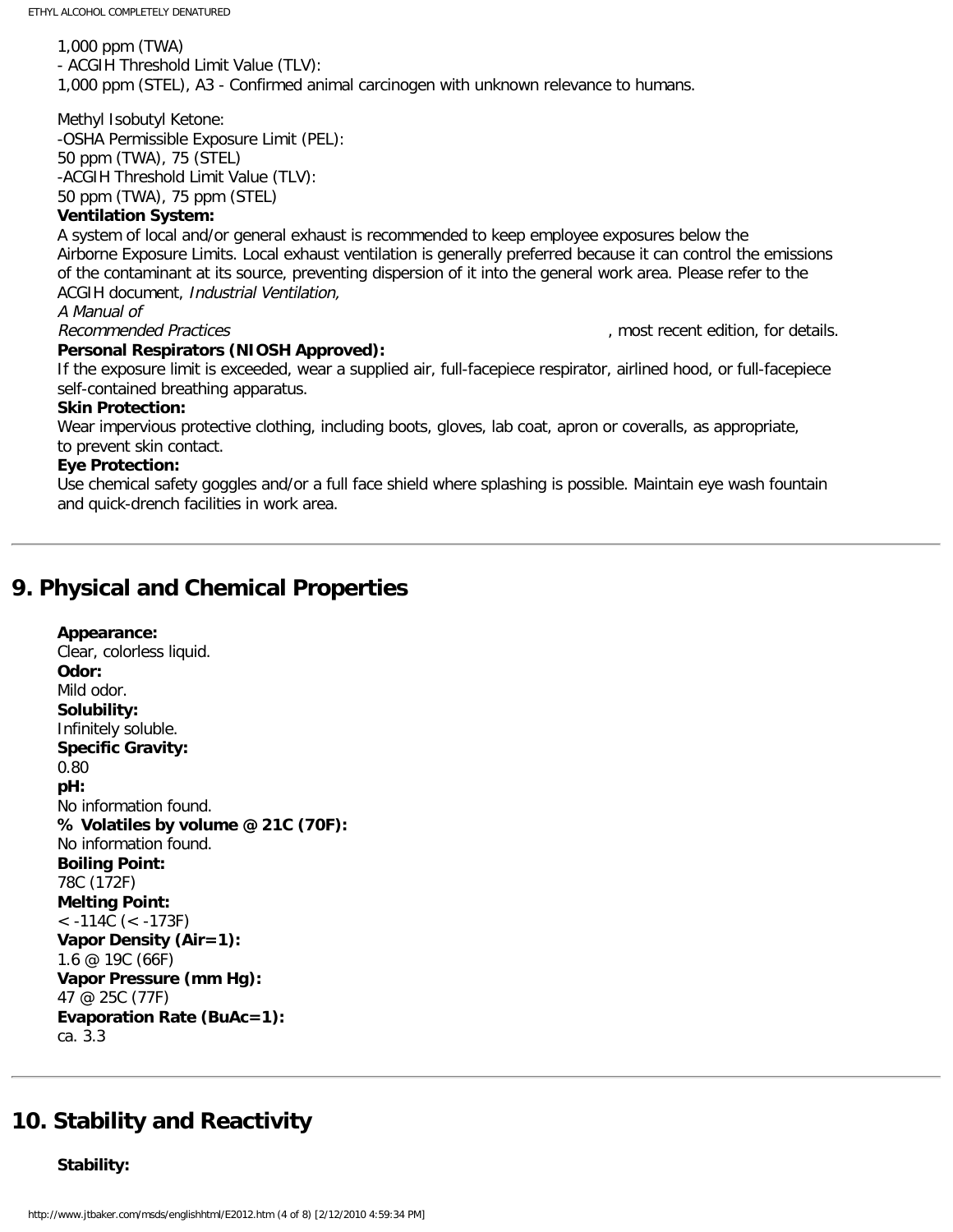Stable under ordinary conditions of use and storage. Rapidly absorbs water from air. **Hazardous Decomposition Products:**

Carbon dioxide and carbon monoxide may form when heated to decomposition.

### **Hazardous Polymerization:**

Will not occur.

#### **Incompatibilities:**

Ethyl Alcohol is incompatible with strong oxidizing agents, perchlorates, aluminum, alkali metals, acetyl chloride, calcium hypochlorite, chlorine oxides, mercuric nitrate, hydrogen peroxide, nitric acid, bromine pentafluoride, chromyl chloride, permanganic acid, uranium hexafluoride, acetyl bromide. Ingnites on contact with phosphorous (III) oxide; platinum; disulfuric acid + nitric acid; potassium tert-butoxide + acids. Will ignite and then explode on contact with acetic anhydride + sodium hydrogen sulfate. Forms explosive products in reaction with silver nitrate; ammonia + silver; silver (I) oxide + ammonia or hydrazine. Methyl Isobutyl Ketone is incompatible with aldehydes, nitric acid, perchloric acid, strong oxidizers. Violent reaction occurs with potassium-tert-butoxide. May form explosive peroxides in air. **Conditions to Avoid:**

Heat, flames, ignition sources and incompatibles.

## **11. Toxicological Information**

### **Toxicological Data:**

For Ethyl Alcohol: LD50 oral rat 7060 mg/kg; LC50 inhalation rat 20,000 ppm/10H; Irritation skin rabbit, std Draize, 20 mg/24H, moderate; Irritation eye rabbit, std Draize, 500 mg/24H, mild. Investigated as a tumorigen, mutagen, reproductive effector. For Methyl Isobutyl Ketone: Oral rat LD50: 2080 mg/kg; Skin rabbit > 20 mL/kg; irritation eye rabbit, Standard Draize, 40 mg severe; investigated as a reproductive effector. Kerosene irritation data (std Draize): skin, rabbit, 500 mg, severe. Investigated as a tumorigen and mutagen.

#### **Reproductive Toxicity:**

Ethanol has been linked to birth defects in humans. Ethanol crosses the placenta and can cause acute intoxication of the newborn or teratogenic effects, including fetal alcohol syndrome.

|                                   |       | ---NTP Carcinogen--- |               |
|-----------------------------------|-------|----------------------|---------------|
| Ingredient                        | Known | Anticipated          | IARC Category |
|                                   |       |                      |               |
| Ethyl Alcohol $(64-17-5)$         | Nο    | Nο                   | None          |
| Methyl Isobutyl Ketone (108-10-1) | Nο    | Nο                   | None          |
| Kerosene (8008-20-6)              | Nο    | Nο                   | None          |

## **12. Ecological Information**

### **Environmental Fate:**

Ethyl Alcohol Component:

When released into the soil, this material may biodegrade to a moderate extent. When released into the soil, this material may leach into groundwater. When released into the soil, this material may evaporate to a moderate extent. When released into water, this material is expected to readily biodegrade. When released into water, this material may evaporate to a moderate extent. When released into the air, this material is expected to be readily degraded by photolysis.

## **Environmental Toxicity:**

Ethyl Alcohol Component: The LC50/96-hour values for fish are over 100 mg/l.

## **13. Disposal Considerations**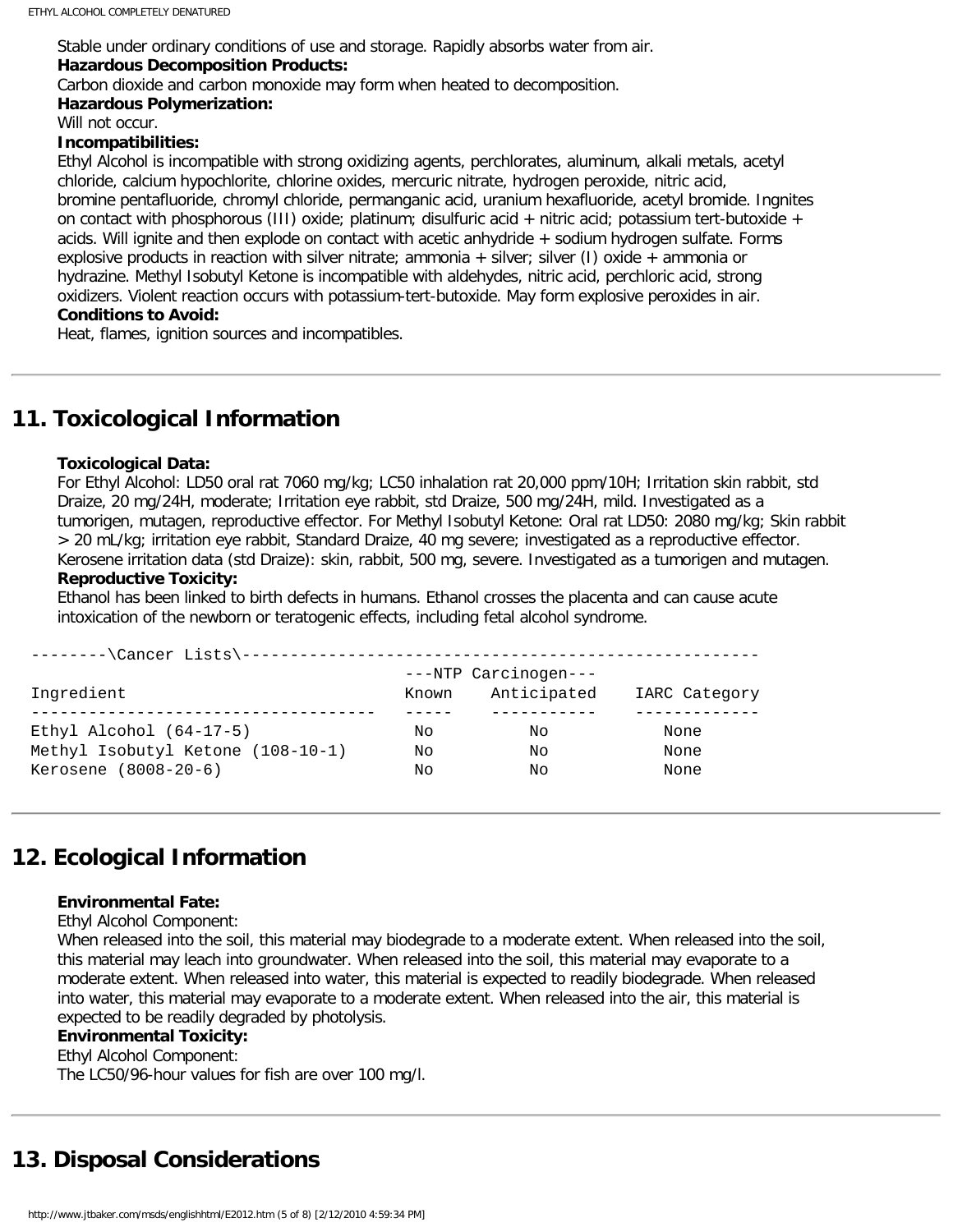Whatever cannot be saved for recovery or recycling should be handled as hazardous waste and sent to a RCRA approved waste facility. Processing, use or contamination of this product may change the waste management options. State and local disposal regulations may differ from federal disposal regulations. Dispose of container and unused contents in accordance with federal, state and local requirements.

## **14. Transport Information**

```
Domestic (Land, D.O.T.) 
----------------------- 
Proper Shipping Name: FLAMMABLE LIQUID, N.O.S. (ETHYL ALCOHOL, METHYL ISOBUTYL KETONE) 
Hazard Class: 3 
UN/NA: UN1993 
Packing Group: II 
Information reported for product/size: 20L 
International (Water, I.M.O.) 
----------------------------- 
Proper Shipping Name: FLAMMABLE LIQUID, N.O.S. (ETHYL ALCOHOL, METHYL ISOBUTYL KETONE) 
Hazard Class: 3 
UN/NA: UN1993 
Packing Group: II 
Information reported for product/size: 20L 
International (Air, I.C.A.O.) 
Proper Shipping Name: FLAMMABLE LIQUID, N.O.S. (ETHYL ALCOHOL, METHYL ISOBUTYL KETONE) 
Hazard Class: 3 
UN/NA: UN1993 
Packing Group: II 
Information reported for product/size: 20L
```
## **15. Regulatory Information**

| --------\Chemical Inventory Status - Part 1\---------------------------------- |         |         |                      |                         |
|--------------------------------------------------------------------------------|---------|---------|----------------------|-------------------------|
| Ingredient                                                                     |         |         |                      | TSCA EC Japan Australia |
| ______________________________________<br>Ethyl Alcohol $(64-17-5)$            | Yes Yes |         |                      |                         |
| Yes<br>Yes                                                                     |         |         |                      |                         |
| Methyl Isobutyl Ketone (108-10-1)                                              | Yes Yes |         |                      |                         |
| Yes<br>Yes                                                                     |         |         |                      |                         |
| Kerosene (8008-20-6)                                                           | Yes Yes |         |                      |                         |
| No Yes                                                                         |         |         |                      |                         |
|                                                                                |         |         |                      |                         |
| --------\Chemical Inventory Status - Part 2\---------------------------------- |         |         |                      |                         |
|                                                                                |         |         | --Canada--           |                         |
| Ingredient                                                                     |         |         | Korea DSL NDSL Phil. |                         |
|                                                                                |         |         |                      |                         |
| Ethyl Alcohol $(64-17-5)$                                                      |         |         | Yes Yes No           | Yes                     |
| Methyl Isobutyl Ketone (108-10-1)                                              |         | Yes Yes |                      |                         |
| No Yes                                                                         |         |         |                      |                         |
| Kerosene $(8008-20-6)$                                                         |         |         | Yes Yes No           | Yes                     |
|                                                                                |         |         |                      |                         |
| --------\Federal, State & International Regulations - Part 1\----------------  |         |         |                      |                         |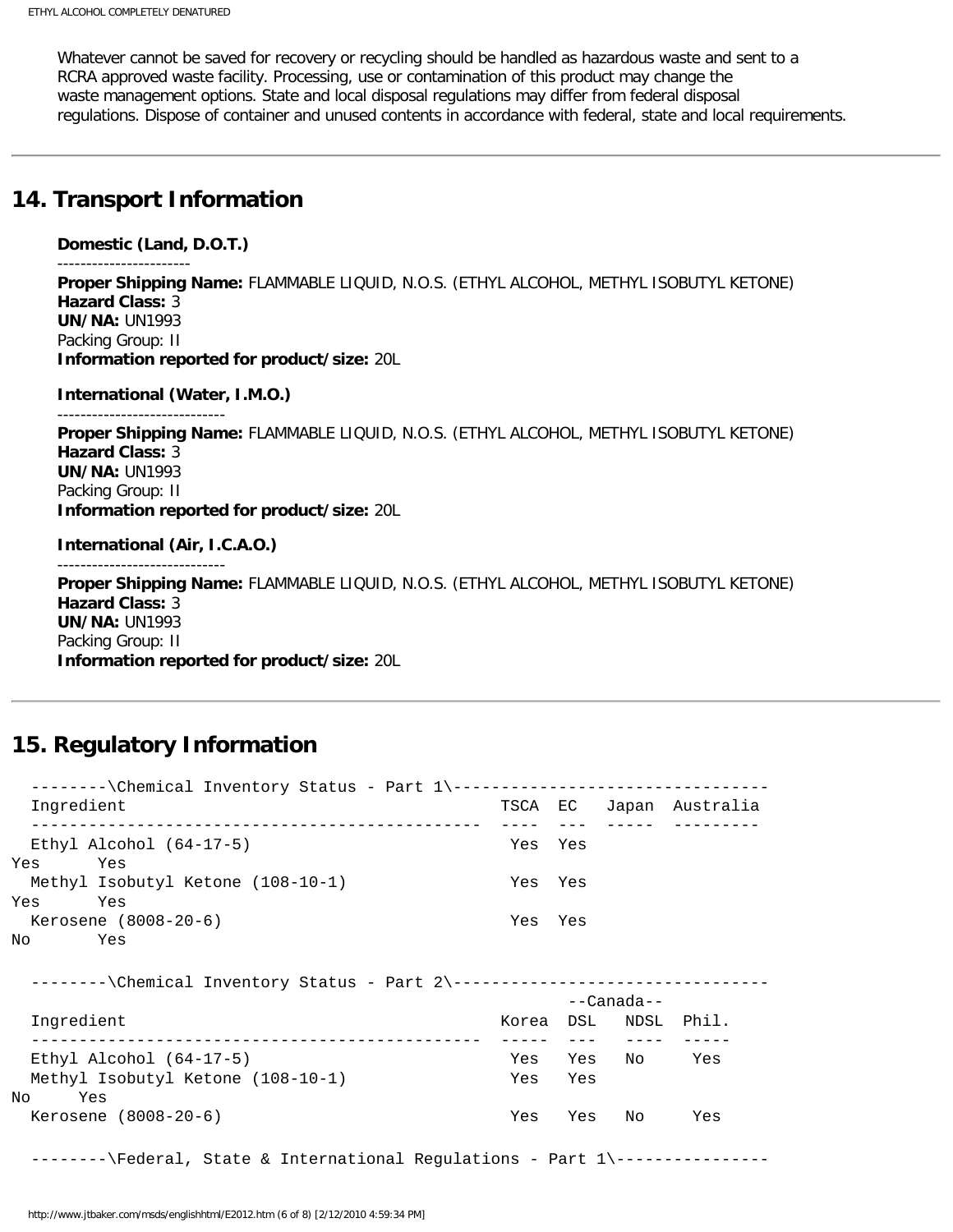ETHYL ALCOHOL COMPLETELY DENATURED

|                                                                               |                | -SARA 302-             |                 | ------SARA 313------ |
|-------------------------------------------------------------------------------|----------------|------------------------|-----------------|----------------------|
| Ingredient<br>___________________________________                             | RQ.            | TPO                    |                 | List Chemical Catq.  |
| Ethyl Alcohol $(64-17-5)$                                                     | No             | No                     | No              | No                   |
| Methyl Isobutyl Ketone (108-10-1)                                             | No             | Noted the North States | Yes             | No                   |
| Kerosene (8008-20-6)                                                          | No             | No                     | No              | No                   |
| --------\Federal, State & International Regulations - Part 2\---------------- |                |                        |                 |                      |
|                                                                               |                |                        | -RCRA-          | -TSCA-               |
| Ingredient                                                                    | CERCLA         |                        | $261.33$ $8(d)$ |                      |
| Ethyl Alcohol $(64-17-5)$                                                     | No             |                        | No              | No                   |
| Methyl Isobutyl Ketone (108-10-1)                                             | 5000           |                        | U161            | No                   |
| Kerosene (8008-20-6)                                                          | No             |                        | No              | No                   |
| Chemical Weapons Convention: No                                               | TSCA 12(b): NO |                        | $CDTA$ :        | No                   |

SARA 311/312: Acute: Yes Chronic: Yes Fire: Yes Pressure: No Reactivity: No (Mixture / Liquid)

#### **Australian Hazchem Code:** 2[S]E

**Poison Schedule:** None allocated.

#### **WHMIS:**

This MSDS has been prepared according to the hazard criteria of the Controlled Products Regulations (CPR) and the MSDS contains all of the information required by the CPR.

## **16. Other Information**

**NFPA Ratings:** Health: **2** Flammability: **3** Reactivity: **0 Label Hazard Warning:** WARNING! FLAMMABLE LIQUID AND VAPOR. HARMFUL IF SWALLOWED OR INHALED. CAUSES IRRITATION TO SKIN, EYES AND RESPIRATORY TRACT. AFFECTS THE CENTRAL NERVOUS SYSTEM, LIVER, KIDNEYS, BLOOD, AND REPRODUCTIVE SYSTEM.

#### **Label Precautions:**

Keep away from heat, sparks and flame.

Keep container closed.

Use only with adequate ventilation.

Avoid breathing vapor.

Avoid contact with eyes, skin and clothing.

Wash thoroughly after handling.

#### **Label First Aid:**

If swallowed, induce vomiting immediately as directed by medical personnel. Never give anything by mouth to an unconscious person. If inhaled, remove to fresh air. If not breathing, give artificial respiration. If breathing is difficult, give oxygen. In case of contact, immediately flush eyes or skin with plenty of water for at least 15 minutes. Remove contaminated clothing and shoes. Wash clothing before reuse. In all cases, get medical attention.

#### **Product Use:**

Laboratory Reagent.

### **Revision Information:**

MSDS Section(s) changed since last revision of document include: 8.

#### **Disclaimer:**

**Mallinckrodt Baker, Inc. provides the information contained herein in good faith but makes no representation as to its comprehensiveness or accuracy. This document is intended only as a** 

\*\*\*\*\*\*\*\*\*\*\*\*\*\*\*\*\*\*\*\*\*\*\*\*\*\*\*\*\*\*\*\*\*\*\*\*\*\*\*\*\*\*\*\*\*\*\*\*\*\*\*\*\*\*\*\*\*\*\*\*\*\*\*\*\*\*\*\*\*\*\*\*\*\*\*\*\*\*\*\*\*\*\*\*\*\*\*\*\*\*\*\*\*\*\*\*